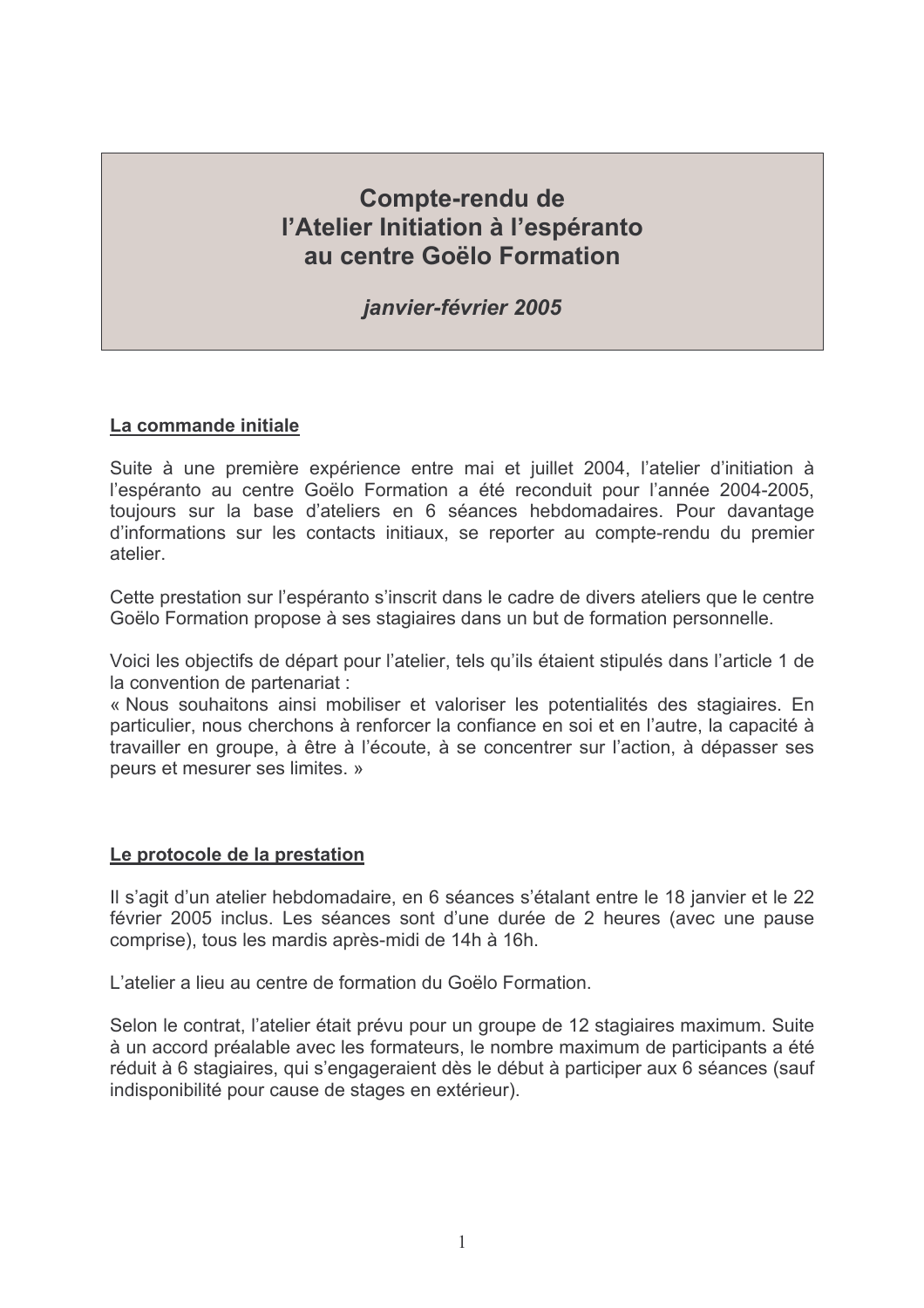### L'organisme et la population accueillie

L'association Foyers d'Accueil Goëlo Formation s'occupe de dispenser des formations en vue d'un retour à l'emploi. La population que le centre de formation accueille se répartit en divers groupes, en fonction de l'âge et de la proximité vers un retour à l'emploi.

Pour l'année scolaire 2004-2005, à la différence de la première expérience entre mai et juillet 2004, l'atelier « espéranto » est proposé à la fois au groupe « Prestation Préparatoire à l'Emploi » (groupe auquel les ateliers étaient réservés lors de la première expérience) et au groupe « Prestation d'Orientation Professionnelle » (pour un descriptif plus détaillé de ces deux formations, se reporter aux comptes-rendus des 2 premiers ateliers).

#### La réalisation de l'atelier

#### - Déroulement des ateliers

Contrairement à l'atelier précédent, ce troisième atelier comportait des jeunes à la fois de la formation P.P.E. et de la formation P.O.P. Pour ce qui est des stagiaires de la P.P.E., ils sont orientés vers les différents ateliers par les formateurs (bien qu'ils peuvent indiquer leurs préférences), tandis que les stagiaires de la P.O.P. s'inscrivent spontanément à l'atelier de leur choix. À la base, il y avait six stagiaires inscrits (un garcon de la P.O.P. et cing filles en P.P.E.), mais l'une des stagiaires n'est venue à aucune des 6 séances, et par ailleurs un autre stagiaire de la P.O.P. a participé à la deuxième séance alors qu'il n'était pas inscrit au début.

Chaque séance était organisée approximativement de la façon suivante :

- une révision des acquis de la semaine précédente ;
- une partie cours ou apprentissage de quelques points précis de la langue espéranto, suivie ou précédée d'exercices sur polycopiés pour illustrer et mettre en pratique le point étudié :
- un fil rouge, sous la forme de la traduction d'un album BD de Tintin La nigra *insulo* («  $L$ 'île noire »);
- une partie de découverte de la culture espéranto (musique, Internet), pour présenter les aspects autres que linguistiques de l'espéranto ;
- un jeu en espéranto (memory, loto, jeu de cartes de couleur), pour mettre en pratique quelques bases de la langue espéranto de manière ludique.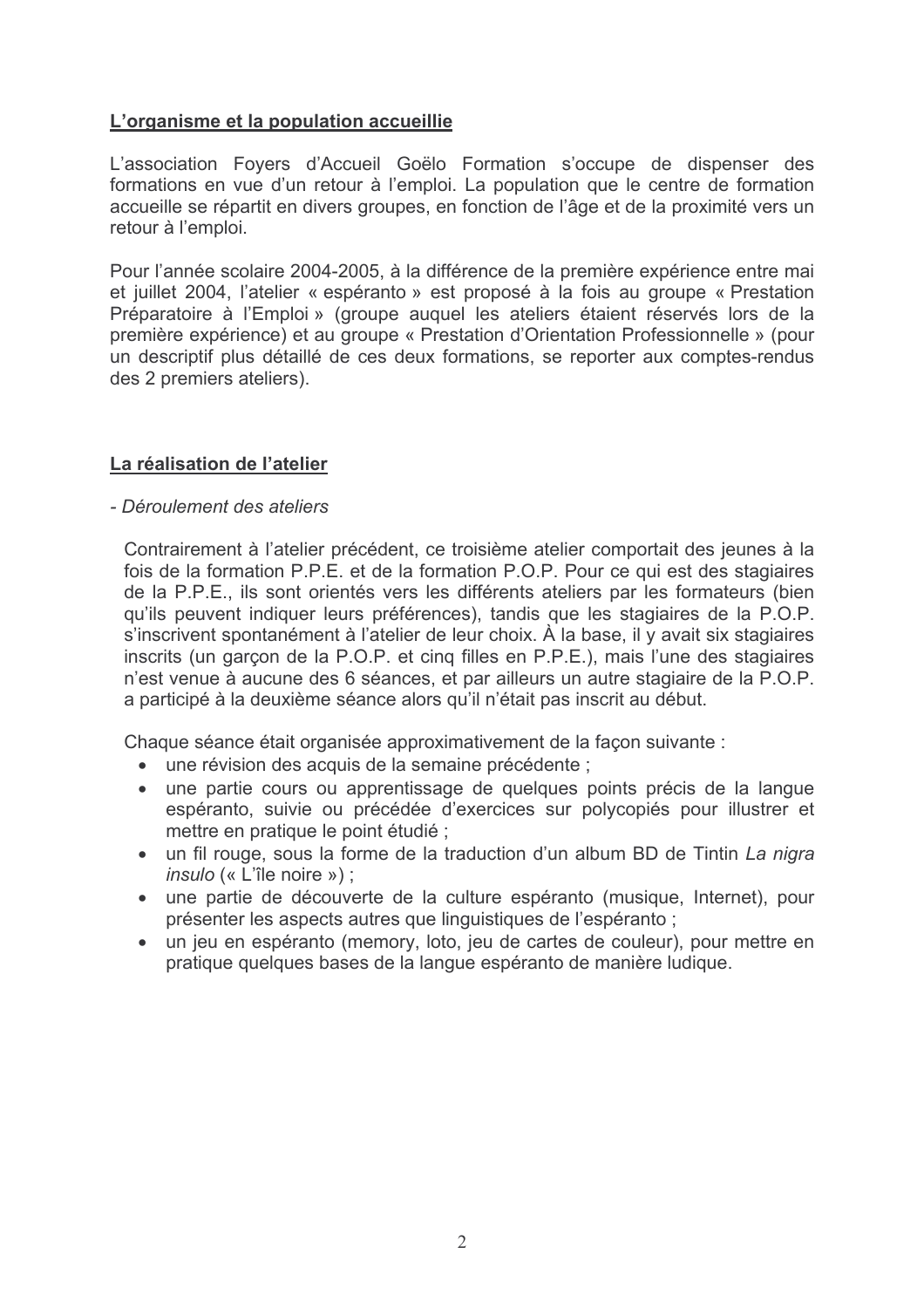## - Évaluation de l'atelier

Cette année, afin de pouvoir mieux évaluer les attentes et les objectifs atteints des stagiaires, nous avons préparé deux questionnaires corrélatifs, distribués au début et à la fin de l'atelier.

Voici les réponses des 6 stagiaires au questionnaire du début d'atelier :

| A) Pourquoi avez-vous choisi de participer à cet atelier Espéranto?<br>$\Box$ Par hasard :<br>□ Pour s'amuser :<br>$\Box$ Parce que les autres ateliers ne m'intéressaient pas :<br>□ Pour découvrir ce qu'est l'espéranto :<br>$\Box$ Parce que c'est une langue facile :<br>$\Box$ Pour apprendre une nouvelle langue :<br>□ Pour avoir une langue secrète pour communiquer avec des amis :<br>$\Box$ Autre: | 1<br>0<br>0<br>6<br>0<br>$\overline{2}$<br>1<br>0               |
|----------------------------------------------------------------------------------------------------------------------------------------------------------------------------------------------------------------------------------------------------------------------------------------------------------------------------------------------------------------------------------------------------------------|-----------------------------------------------------------------|
| B) Qu'attendez-vous de cet atelier ?<br>$\Box$ Je veux juste participer à un atelier :<br>$\Box$ J'espère pouvoir participer activement à cet atelier :<br>$\Box$ Je voudrais apprendre les bases de la langue espéranto,<br>juste pour voir :<br>□ Je voudrais pouvoir parler et comprendre l'espéranto :<br>$\Box$ Je souhaiterais trouver des correspondants dans d'autres pays :<br>$\Box$ Autre :         | 1<br>$\overline{2}$<br>3<br>$\overline{2}$<br>$\mathbf{1}$<br>0 |
| C) Avez-vous d'autres commentaires ?<br>- barré                                                                                                                                                                                                                                                                                                                                                                | 3                                                               |
| Voici la réponse des 2 stagiaires présentes lors de la dernière séance de l'atelier                                                                                                                                                                                                                                                                                                                            |                                                                 |
| A) Pourquoi êtes-vous resté jusqu'à la fin de cet atelier ?<br>□ Parce que je n'avais rien d'autre à faire :<br>$\Box$ Parce que je m'étais engagé à participer<br>à toutes les séances de l'atelier :<br>$\Box$ Parce que j'ai bien aimé cet atelier :<br>$\Box$ Parce que l'ambiance était sympa :<br>$\Box$ Autre:                                                                                          | 0<br>1<br>$\overline{2}$<br>1<br>0                              |
| B) Qu'est-ce que cet atelier Espéranto vous a apporté ?<br>$\Box$ Pas grand chose :<br>□ Je sais maintenant ce qu'est l'espéranto :<br>$\Box$ Je peux comprendre un peu et<br>faire quelques phrases en espéranto :<br>□ J'ai plus confiance en moi :<br>$\Box$ J'ai pu participer activement à cet atelier :<br>$\Box$ J'ai une langue secrète pour pouvoir communiquer<br>avec mes amis :<br>$\Box$ Autre :  | 0<br>$\overline{2}$<br>1<br>0<br>1<br>0                         |
|                                                                                                                                                                                                                                                                                                                                                                                                                |                                                                 |

÷.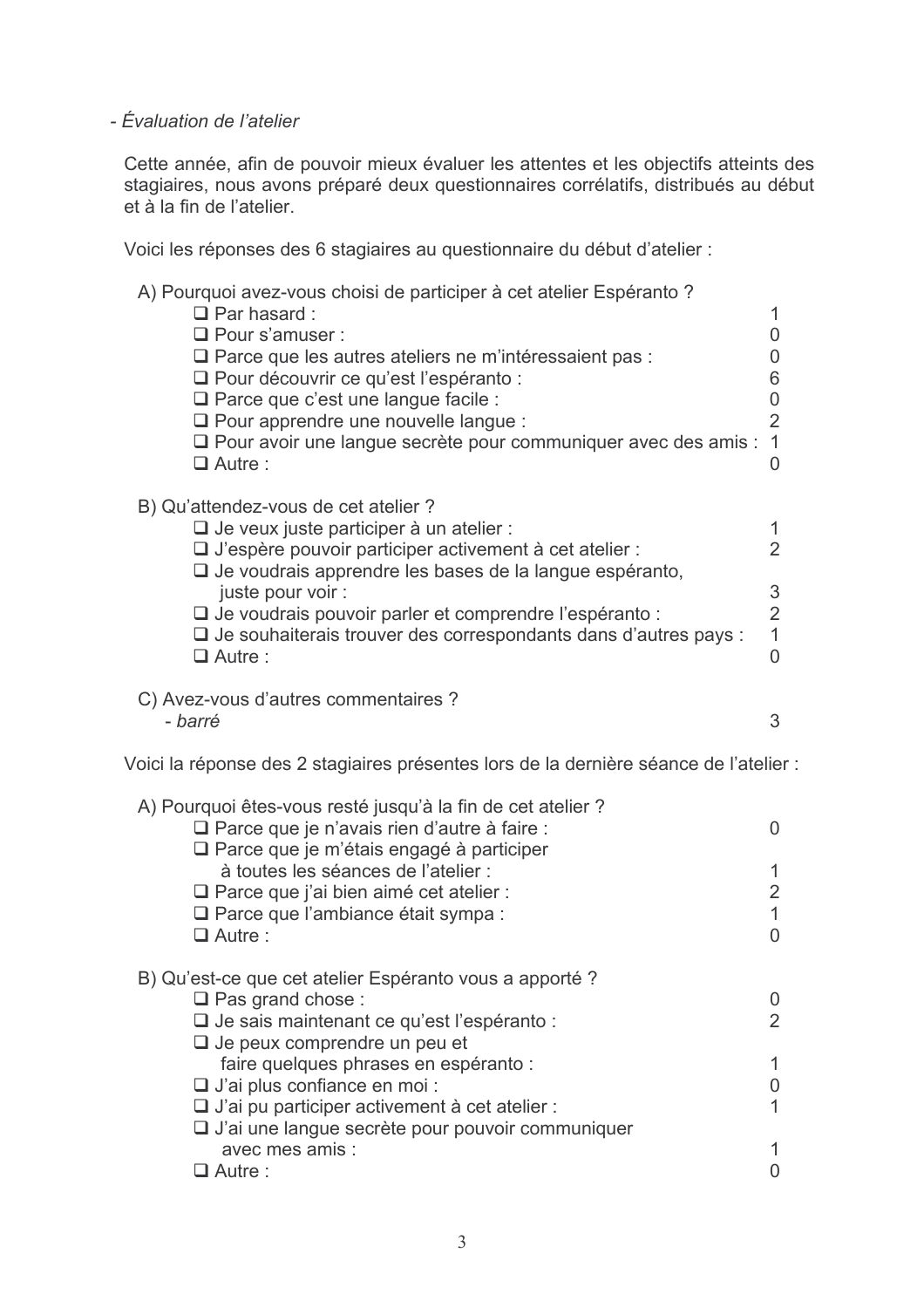| C) Qu'est-ce que vous comptez faire après cet atelier ?<br>$\Box$ Rien de particulier :<br>$\Box$ J'aimerais continuer à prendre des cours d'espéranto :<br>□ Je voudrais pouvoir utiliser l'espéranto (pour correspondre,<br>sur Internet, aller à des rencontres, |  |
|---------------------------------------------------------------------------------------------------------------------------------------------------------------------------------------------------------------------------------------------------------------------|--|
| lire des revues en espéranto, etc.) :                                                                                                                                                                                                                               |  |
| $\Box$ Je vais conseiller à d'autres personnes de participer à cet atelier :                                                                                                                                                                                        |  |
| $\Box$ Je voudrais apprendre d'autres langues ou d'autres choses :                                                                                                                                                                                                  |  |
| $\Box$ Autre :                                                                                                                                                                                                                                                      |  |
| - Je vais participer à d'autre atelier                                                                                                                                                                                                                              |  |
| D) Avez-vous d'autres commentaires ?<br>- non                                                                                                                                                                                                                       |  |

Pour une fois, nous commencerons par aborder les points négatifs de cette 3<sup>ème</sup> session d'atelier :

- · la principale difficulté rencontrée par l'animateur lors de cette session, ce fut l'absentéisme des participants (justifié dans certains cas, et dans d'autres cas  $non):$
- cela a conduit au fait qu'il n'y a pas eu 2 séances de suite avec les mêmes stagiaires, il fallait presque reprendre les bases à chaque fois :
- seule une des stagiaires inscrites a participé à l'intégralité des séances, mais cet absentéisme général fut une difficulté pour elle aussi car ce fonctionnement irrégulier ralentissait grandement la progression de l'atelier.

Cette difficulté majeure que fut l'instabilité du nombre de participants complique la tache d'évaluation. Néanmoins, on a pu constater une évolution certaine chez la seule stagiaire à avoir participé à toutes les séances, ainsi que chez les trois autres qui ont participé à 2 ou 3 des séances de l'atelier. Voici donc ces points forts que nous avons pu observer :

- d'une manière générale, les stagiaires qui n'ont participé qu'à quelques  $\bullet$ séances ou qui avaient manqué la ou les séances précédentes arrivaient sans trop de difficulté à rattraper leur retard et à se « raccrocher au wagon » (toutefois, signalons qu'une partie de ces stagiaires avaient déjà un petit bagage linguistique);
- $\bullet$ par ailleurs, à différents moments de l'atelier, plusieurs stagiaires ont indiqué leur motivation et leur intérêt pour l'atelier ou pour la langue espéranto plus généralement, comme quoi l'absentéisme n'était pas vraiment dû à un manque de motivation :
- enfin, le point le plus marquant a été à propos de la stagiaire qui a participé au 6 séances et toujours de manière ponctuelle : il s'agissait d'une jeune qui venait tout juste de rentrer en P.P.E. (elle était donc au début dans le SAS d'accueil), qui avait été placée dans cet atelier pas vraiment par choix (car elle avait un souvenir négatif de l'apprentissage de langues étrangères) : et pourtant, on a pu remarquer au cours des ateliers tout d'abord son sens de l'engagement, et sa motivation pour cet atelier qu'elle n'avait pas vraiment choisi a été de plus en plus visible ; malgré les quelques difficultés